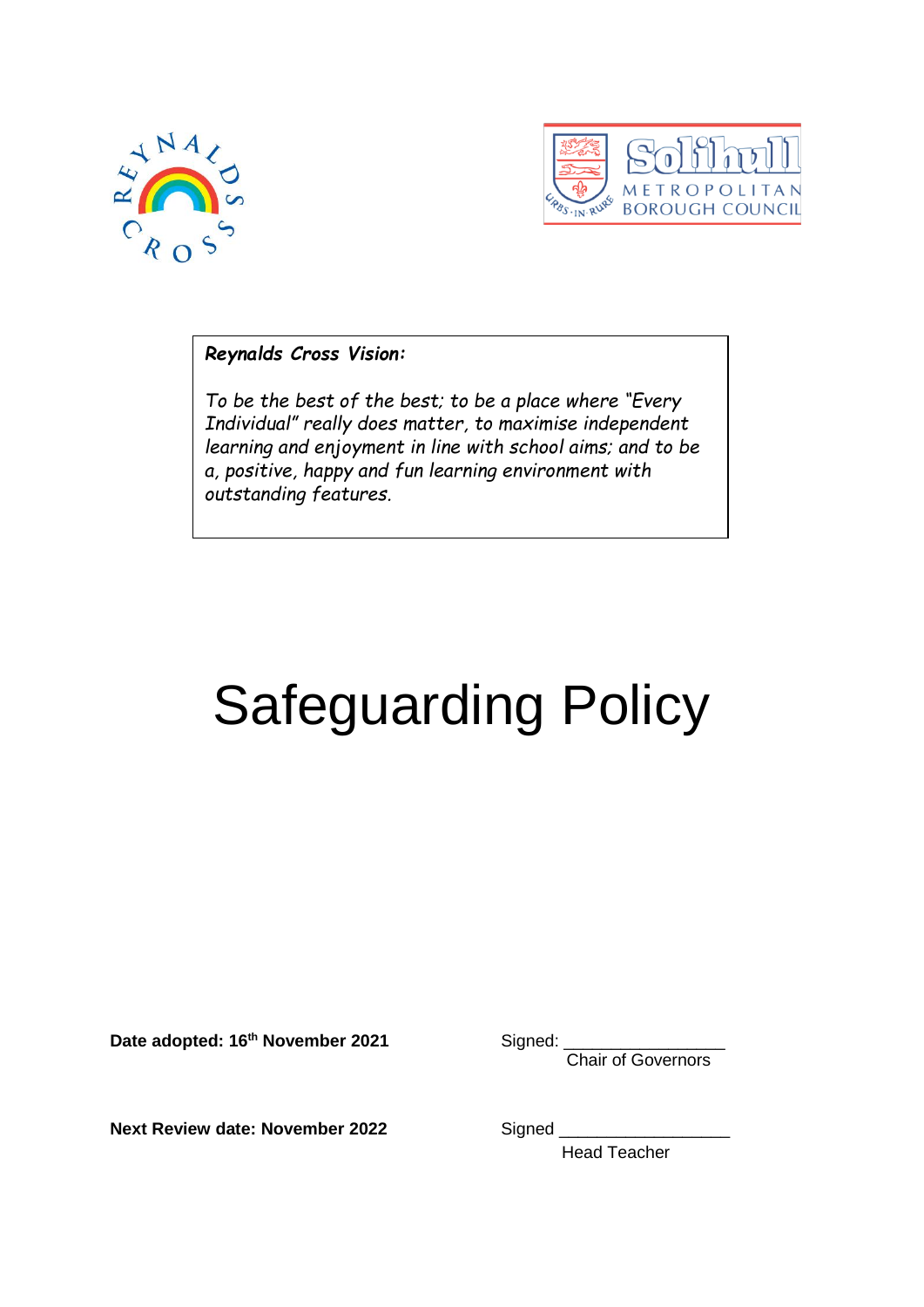# <span id="page-1-0"></span>**Safeguarding policy**

#### Reynalds Cross School

**This is a core policy that forms part of the induction for all staff. It is a requirement that all members of staff have access to this policy and sign to say they have read and understood its contents.**

| Date written                                                          | October 2021                      |
|-----------------------------------------------------------------------|-----------------------------------|
| Date of last update                                                   | 18th October 2021                 |
| Date agreed and ratified by governing body or management<br>committee | 16 <sup>th</sup> November<br>2021 |
| Date of next full review                                              | November 2022                     |

This policy will be reviewed at least annually and/or following any updates to national and local guidance and procedures.

# <span id="page-1-1"></span>**Key contacts**

|                                                  | <b>Name</b>                                                          | <b>Contact details</b><br>0121 707 3012                                                      |
|--------------------------------------------------|----------------------------------------------------------------------|----------------------------------------------------------------------------------------------|
| Headteacher or<br>equivalent                     | Jane Davenport                                                       | s503jdavenport@reynalds-<br>cross.solihull.sch.uk                                            |
| Designated safeguarding<br>lead (DSL)            | Dawn Brettell                                                        | s503dbrettell@reynalds-<br>cross.solihull.sch.uk                                             |
| Deputy designated<br>Safeguarding lead           | See below for<br>safeguarding team                                   |                                                                                              |
| Senior mental health lead                        |                                                                      |                                                                                              |
| Safeguarding governor or<br>equivalent           | <b>Charlotte Vale</b>                                                | g503cvale@reynalds-<br>cross.solihull.sch.uk                                                 |
| Other key staff<br>eg trust safeguarding<br>lead | Liz Massey, Anna Roe,<br>Anna Evans, Janine<br>Jenkins, nursing team | s503office@reynalds-<br>cross.solihull.sch.uk<br>s503aroe@reynalds-<br>cross.solihull.sch.uk |

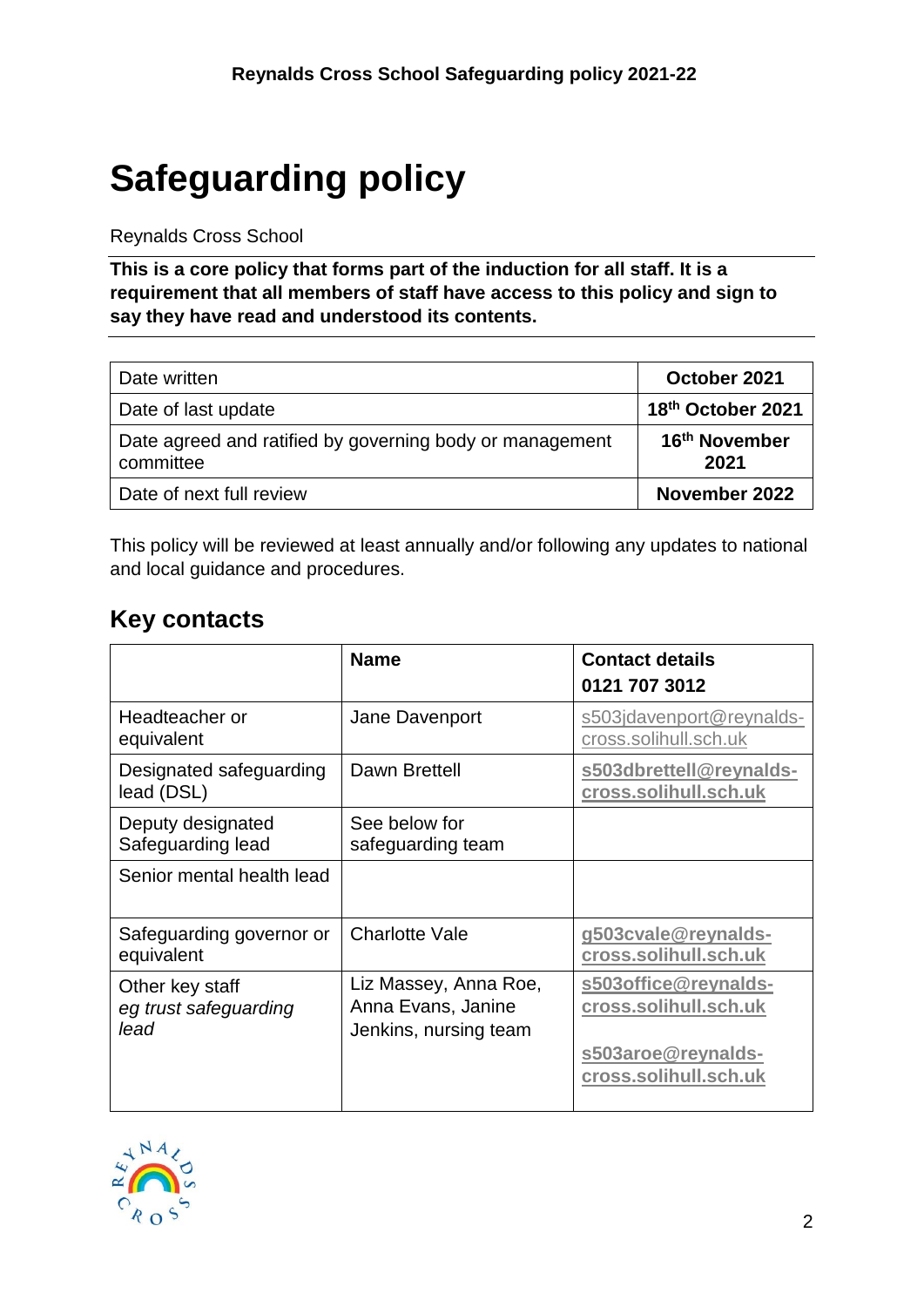| s503Imassey@reynalds-<br>cross.solihull.sch.uk  |  |
|-------------------------------------------------|--|
| s503jjenkins@reynalds-<br>cross.solihull.sch.uk |  |
| s503nursing@reynalds-<br>cross.solihull.sch.uk  |  |

# **Contents**

**Safeguarding policy template for schools and colleges 2021-22** Error! Bookmark not defined.

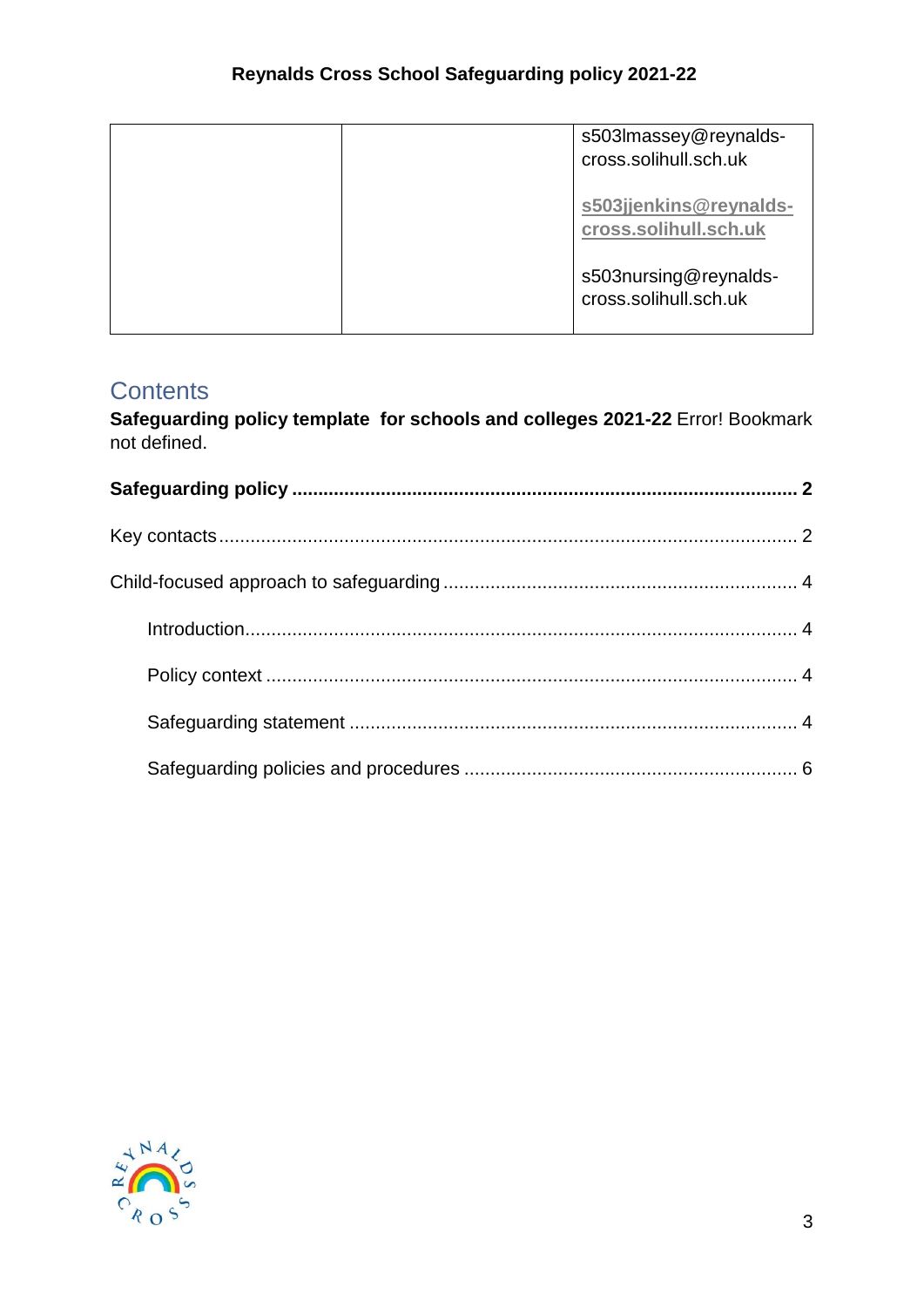# <span id="page-3-0"></span>**Child-focused approach to safeguarding**

#### <span id="page-3-1"></span>Introduction

The purpose of this policy statement is:

- to protect children and young people who attend Reynalds Cross School from harm;
- to provide staff and volunteers, as well as children and young people and their families, with the overarching principles that guide our approach to safeguarding.

This policy applies to everyone.

### <span id="page-3-2"></span>Policy context

This policy is derived from a variety of legislative provisions and statutory guidance. In particular, it is based upon the requirements and best practice outlined in:

- Keeping Children Safe in Education 2021 (KCSIE)
- Working Together to Safeguard Children 2018 (WTSC)
- Ofsted: Education Inspection Framework' 2021
- Framework for the Assessment of Children in Need and their Families 2000
- **Solihull MBC Safeguarding Children Procedures**
- Early Years and Foundation Stage Framework 2021 (EYFS)

Section 175 of the Education Act 2002 and Section 157 in relation post-16 providers requires school governing bodies, local education authorities and further education institutions to make arrangements to safeguard and promote the welfare of all children who are pupils at a school, or who are students under 18 years of age. Such arrangements will have to have regard to any guidance issued by the Secretary of State.

# <span id="page-3-3"></span>Safeguarding statement

Reynalds Cross School recognise our statutory responsibility to safeguard and promote the welfare of all children. Safeguarding is everybody's responsibility and all those directly connected (staff, volunteers, governors, leaders, parents, families, and learners) are an important part of the wider safeguarding system for children and have an essential role to play in making this community safe and secure.

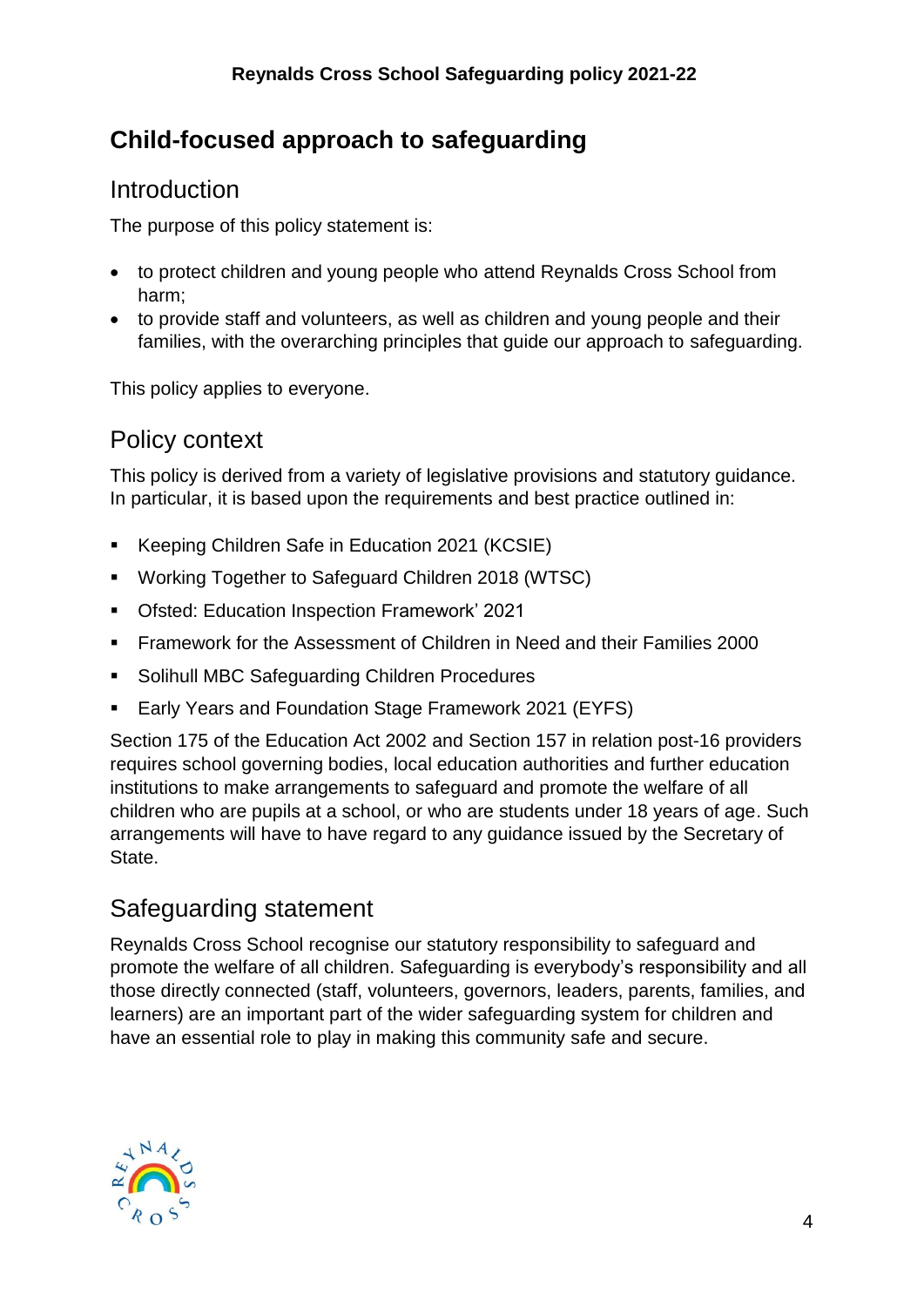#### **Reynalds Cross School Safeguarding policy 2021-22**

Reynalds Cross School believe that the best interests of children always come first. All children (defined as those up to the age of 18) have a right to be heard and to have their wishes and feelings taken into account and all children regardless of age, gender, ability, culture, race, language, religion or sexual identity, have equal rights to protection.

Reynalds Cross School recognises the importance of providing an ethos and environment within school/college that will help children to be safe and to feel safe. In our school children are respected and are encouraged to talk openly using their appropriate communication strategy. We will ensure children's wishes and feelings are taken into account when determining what safeguarding action to take and what services to provide.

Our core safeguarding principles are:

**Prevention**: positive, supportive, safe culture, curriculum and pastoral opportunities for children, safer recruitment procedures.

**Protection**: following the agreed procedures, ensuring all staff are trained and supported to recognise and respond appropriately and sensitively to safeguarding concerns.

**Support**: for all learners, parents and staff, and where appropriate specific interventions are required for those who may be at risk of harm.

**Working with parents and other agencies**: to ensure timely, appropriate communications and actions are undertaken when safeguarding concerns arise.

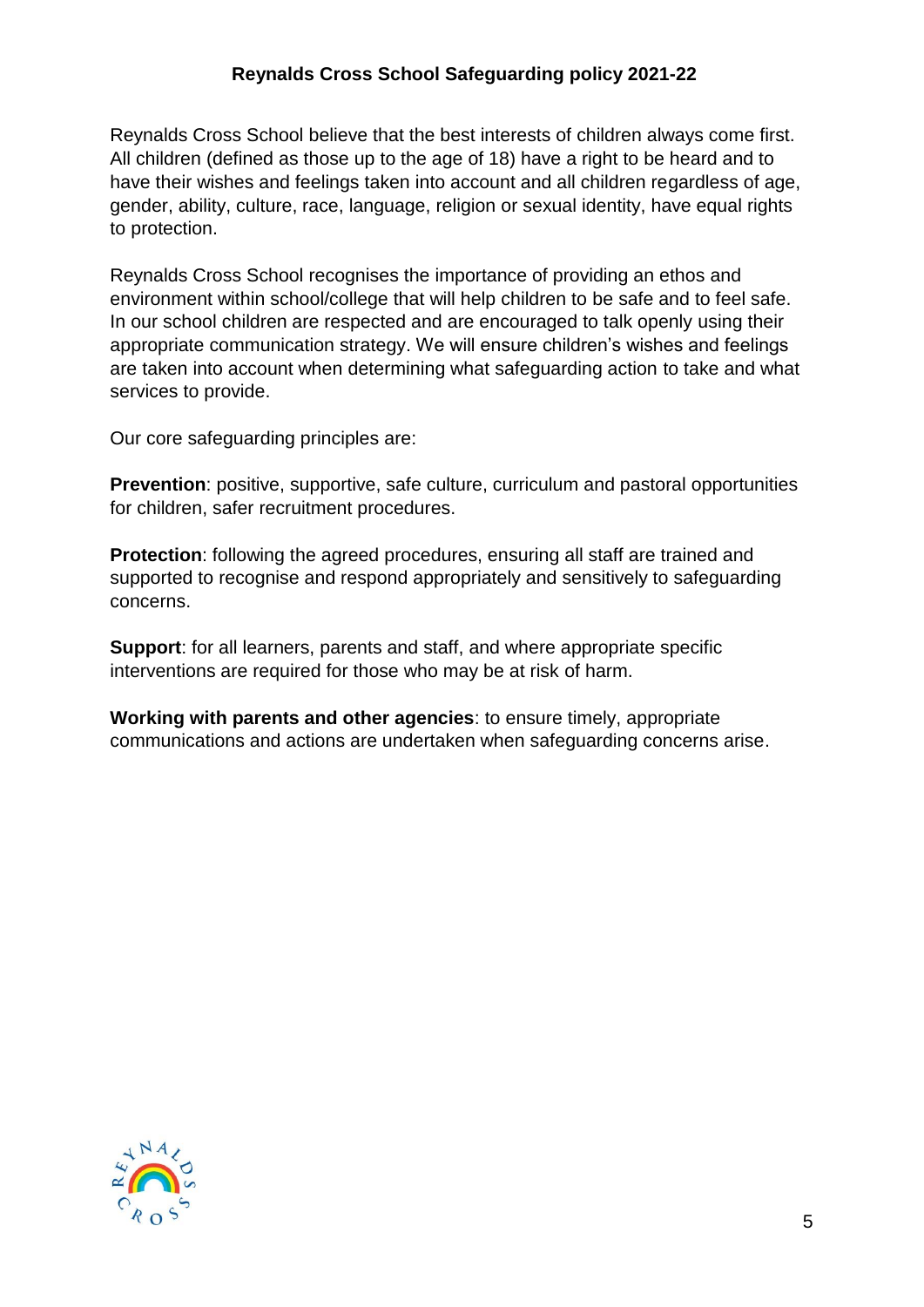# <span id="page-5-0"></span>Safeguarding policies and procedures

We have a number of policies and procedures in place that contribute to our safeguarding commitment, including our child protection policy which can be viewed in the policies section on our website.

| Policies, procedures and<br>requirements                                   | Where you will find the<br>policy/procedure |
|----------------------------------------------------------------------------|---------------------------------------------|
| Child protection*                                                          | Website                                     |
| Looked after and previously looked after<br>children - designated teacher* | School drive                                |
| Pupil premium statement*                                                   | Website                                     |
| Mental health and wellbeing                                                | School drive                                |
| Equality information and objectives*                                       | Website                                     |
| Special educational needs and disabilities*                                | Website                                     |
| Accessibility plan*                                                        | Website                                     |
| Premises management documents*                                             | School drive                                |
| Healthy and safety*                                                        | Website                                     |
| Risk assessments*                                                          | Website                                     |
| First aid*                                                                 |                                             |
| Lettings                                                                   | Website                                     |
| Attendance                                                                 | Website                                     |
|                                                                            | Website                                     |



 $\blacksquare$ 

 $\overline{\phantom{a}}$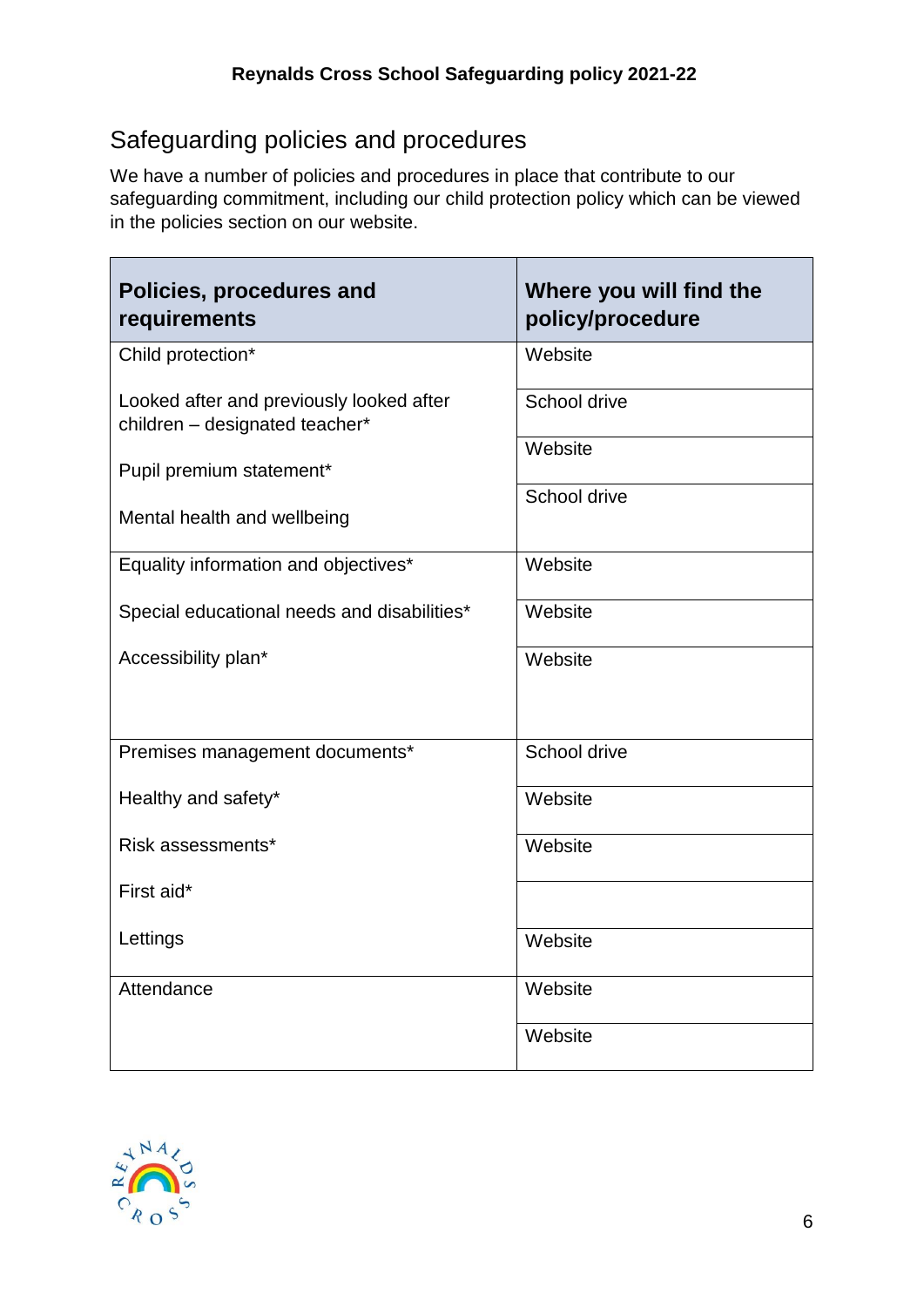| Behaviour management and use of physical<br>intervention*               | Curriclum      |
|-------------------------------------------------------------------------|----------------|
| Behaviour principles written statement*                                 |                |
| Exclusions*                                                             | Website        |
| Anti-bullying                                                           |                |
| Online safety                                                           | Website        |
| Acceptable use of social media                                          | Website        |
| Mobile and smart technology                                             | Website        |
| Data protection and information sharing*                                | Website        |
| Protection of biometric information*                                    | Website        |
| Children with health needs who cannot attend<br>school*                 |                |
| Medicines in school*                                                    | Website        |
| Personal and intimate care                                              | Website        |
| Staff discipline, conduct and grievance<br>(procedures for addressing)* | Website        |
| Staff behaviour/code of conduct                                         | Staff policies |
| Statement of procedures for dealing with                                | Staff policies |
| allegations of abuse against staff*                                     | Staff policies |
| Safer recruitment                                                       | Staff policies |
| Single central record of recruitment and vetting<br>checks*             | Staff policies |
| Visitors' protocol                                                      | On site        |
|                                                                         | Staff policy   |